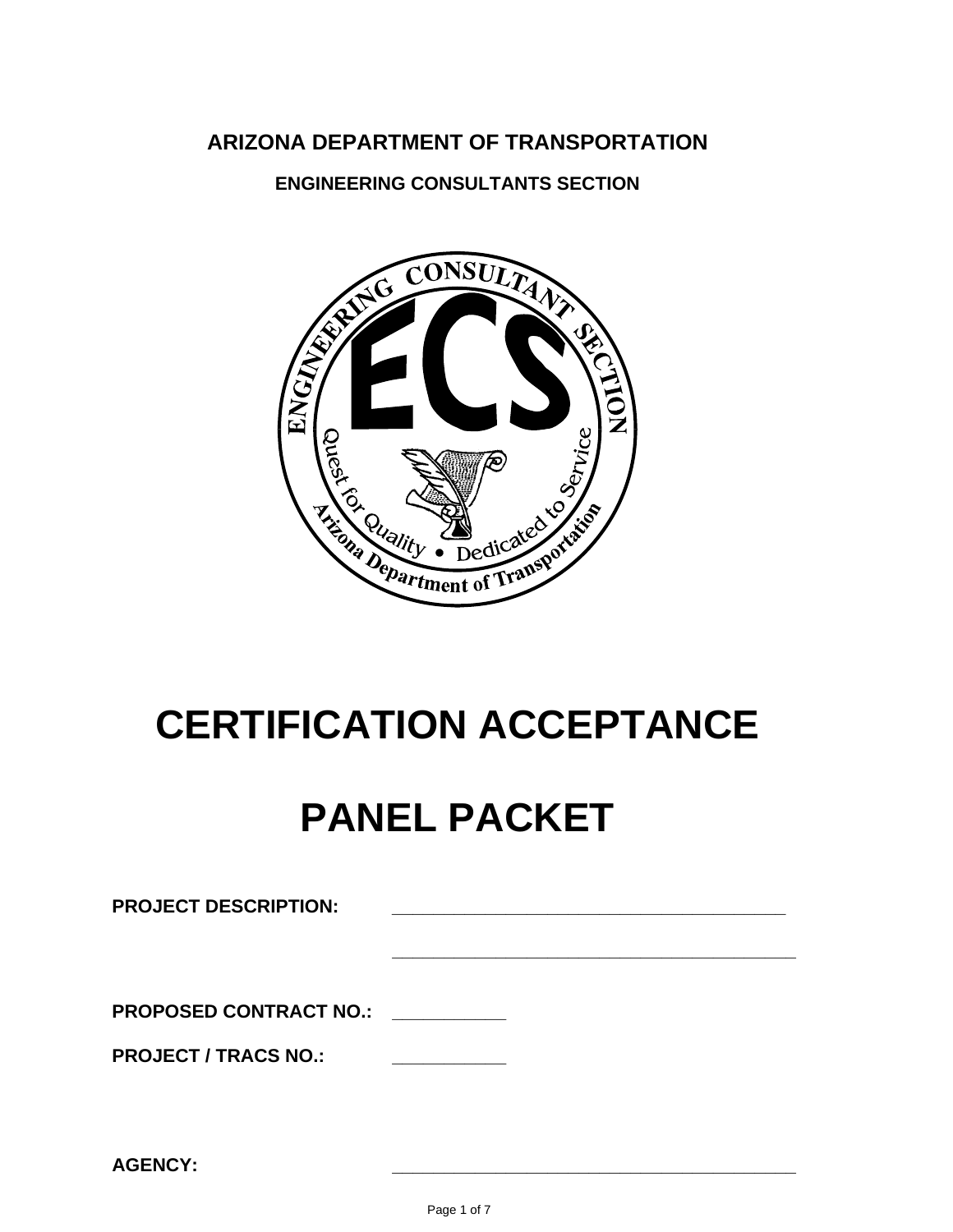## **SHORT LIST / SELECTION PROCEDURES**

#### **KICK OFF MEETING**

The meeting should be opened by introducing yourself and the panel members to each other. Distribute the various forms (as applicable) to Agency staff and Panel members.

A review of the forms and format should be given to any first-time Selection Panel Member. The schedule of events as it relates to turning in scores, further meetings or oral interviews should be discussed.

NOTE: If anyone contacts you and attempts to influence your scoring, advise immediately.

Remind Panel members to contact \_\_\_\_\_\_\_\_\_\_\_\_\_\_\_\_\_\_\_ (phone) \_\_\_\_\_\_\_\_ if they have any questions.

#### **SELECTION PANEL MEETING**

When the panel convenes to render their comments and scores, the following procedures should be followed:

- 1. Collect the compiled score sheets, add the panel scores for each firm. Divide by the number of Panel members to obtain the average score. Repeat for each firm. Rank the firms for each Panel member (1 through 5, etc.). Tell the Panel members the outcome of the averaging of scores and ranking.
- 2. Review comments compiled by the panel members. Allow each panel member to comment on the top ranked firms. Write down any additional comments made by the Panel members as necessary.
- 3. List the firms in rank order on the signature sheet and have each Panel member sign the sheet.
- 4. Collect all documentation the Panel members have at this time. *(No documentation is allowed to leave the room)***.**
- 5. Thank the Panel members and adjourn the meeting.

#### **APPROVAL PROCESS**

Prepare approval memo for signature by the \_\_\_\_\_\_\_\_\_\_\_\_\_\_\_\_\_\_\_\_\_\_\_\_\_\_\_\_\_\_\_\_\_\_\_\_\_\_\_.

#### **NOTIFICATION PROCESS**

Upon signed approval by the \_\_\_\_\_\_\_\_\_\_\_\_\_\_\_\_\_\_\_\_\_\_\_, the following activities occur:

- 1. Telephone the selected firm and congratulate them.
- 2. Notify non-selected (short-listed) firms by telephone and schedule de-briefing sessions with them if requested.
- 3. Notify all firms who submitted Statements of Qualifications, by mail, of the award.
- 4. Notify Selection Panel members of the final outcome.
- 5. Prepare Negotiation and Cost Proposal Package.
- 6. Conduct debriefings as required.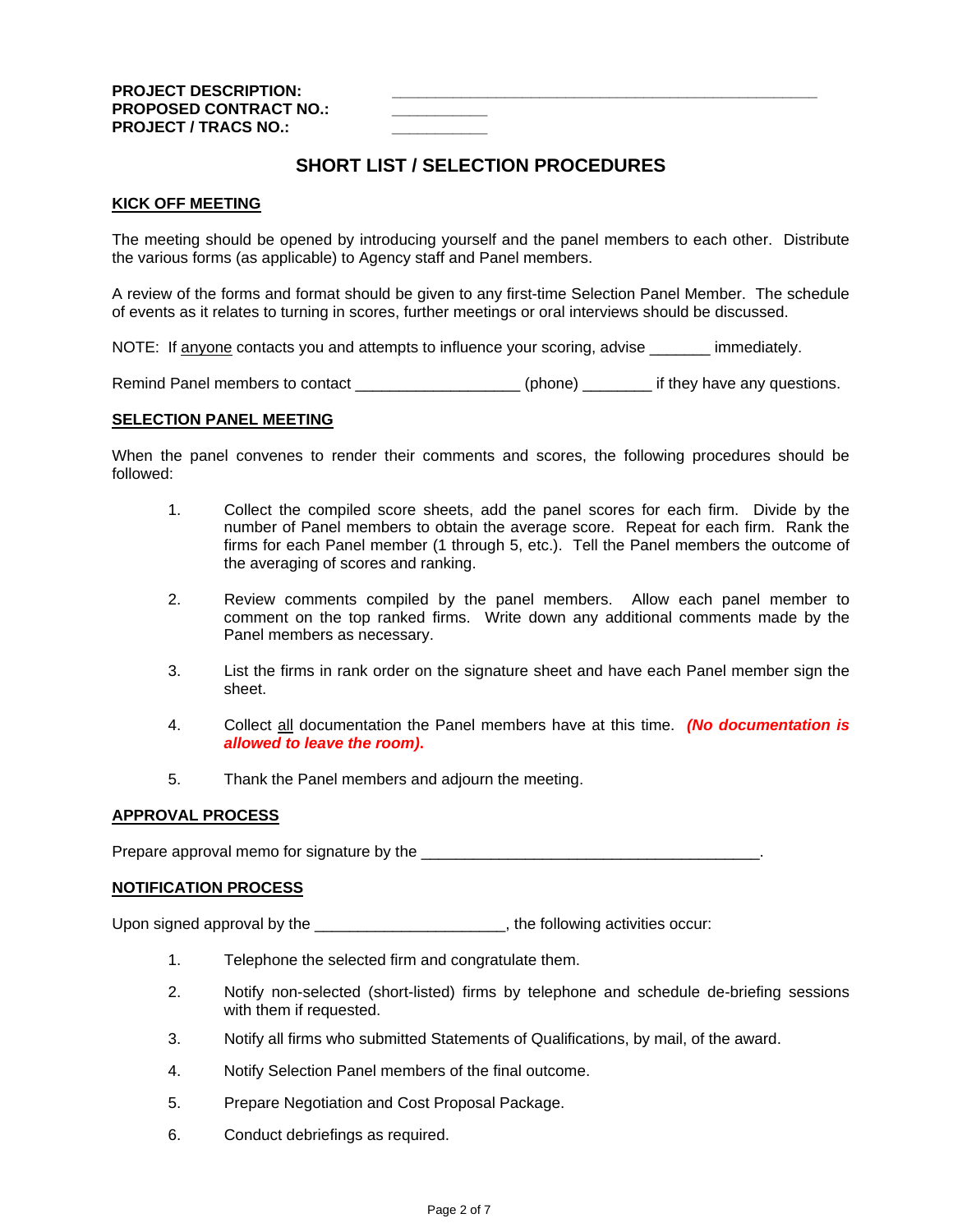| <b>PROJECT DESCRIPTION:</b>   |  |
|-------------------------------|--|
| <b>PROPOSED CONTRACT NO.:</b> |  |
| <b>PROJECT / TRACS NO.:</b>   |  |

## **AGENCY STAFF CONFIDENTIALITY & CONFLICT OF INTEREST STATEMENT**

As an approved Certification Acceptance (CA) recipient, \_\_\_\_\_\_\_\_\_\_\_\_\_\_\_\_\_\_ responsible for administering the Selection Process, you have access to copies of Statement of Qualifications received under the solicitation process for the above mentioned project. It is essential that the integrity and confidence of the evaluation process be maintained.

It is essential that the integrity of the Selection Process be maintained to ensure each consulting firm is given fair and equal consideration. Evaluation Panel members, reviewers and other Agency staff must not participate in any evaluation process in which they may have a potential conflict of interest, either of an outside business or personal nature with the offerors involved. It is essential and determined to be in the State's best interest that the State remains protected from any appearance of impropriety with regard to this project. **Therefore, if you believe there is any actual or potential conflict of interest in you administering the Selection, you are instructed to notify \_\_\_\_\_\_\_\_\_\_\_\_\_\_\_\_\_\_\_\_\_\_\_ immediately and recuse yourself from working with the Selection panel.** Some examples of potential conflicts of interest may include, but are not limited to:

- You have a financial interest in a firm that has submitted an SOQ
- An immediate relative or significant other works for and/or has some other type of financial interest in a firm that has submitted an SOQ
- You are seeking employment with a firm that has submitted an SOQ
- You have previously worked for a firm that has submitted an SOQ
- You have an acknowledge preference or bias toward a particular firm that has submitted an SOQ
- You have a long standing or close personal/social relationship with a firm or its representatives that would result in an actual or perceived bias toward that firm

Pursuant to A.R.S. §41-2501(J) evaluation Panel members, reviewers and Agency staff involved in the selection process must maintain strict security regarding the content of proposals, and proceedings of the evaluation panel meetings during the evaluation process. Contact made with offerors during the selection process by Agency staff shall be limited to answering procedural and technical questions only. Agency staffs are further advised not to participate in any social events with any proposer during the review process. **The release of any information by any means from the proposals is prohibited**. The will make the evaluation results and proposals available for public review at the

appropriate time to the extent that the release of such information is permitted by law.

#### **To emphasize the importance of the above considerations, you are asked to sign the following statement:**

**I have read and understood the above statements. I agree to notify my Supervisor and the ECS Director immediately and remove myself from working with the panel for the above referenced contract, or any other panel, if I believe there is any actual and/or potential conflict of interest or bias. I agree to maintain all deliberations of the evaluation panel and proposal contents in the strictest confidence and to be unbiased during the evaluation process. I further agree to report to my Supervisor and the ECS Director any contact(s) by proposers, elected/appointed officials, or any other party which might be considered an effort to influence the evaluation process.** 

**SIGNATURE TITLE DATE** 

*(PLACE ORIGINAL IN CONTRACT FILE)*

**\_\_\_\_\_\_\_\_\_\_\_\_\_\_\_\_\_\_\_\_\_\_\_\_\_\_\_\_\_\_ \_\_\_\_\_\_\_\_\_\_\_\_\_\_\_\_\_\_\_\_\_\_\_\_ \_\_\_\_\_\_\_\_\_\_\_\_**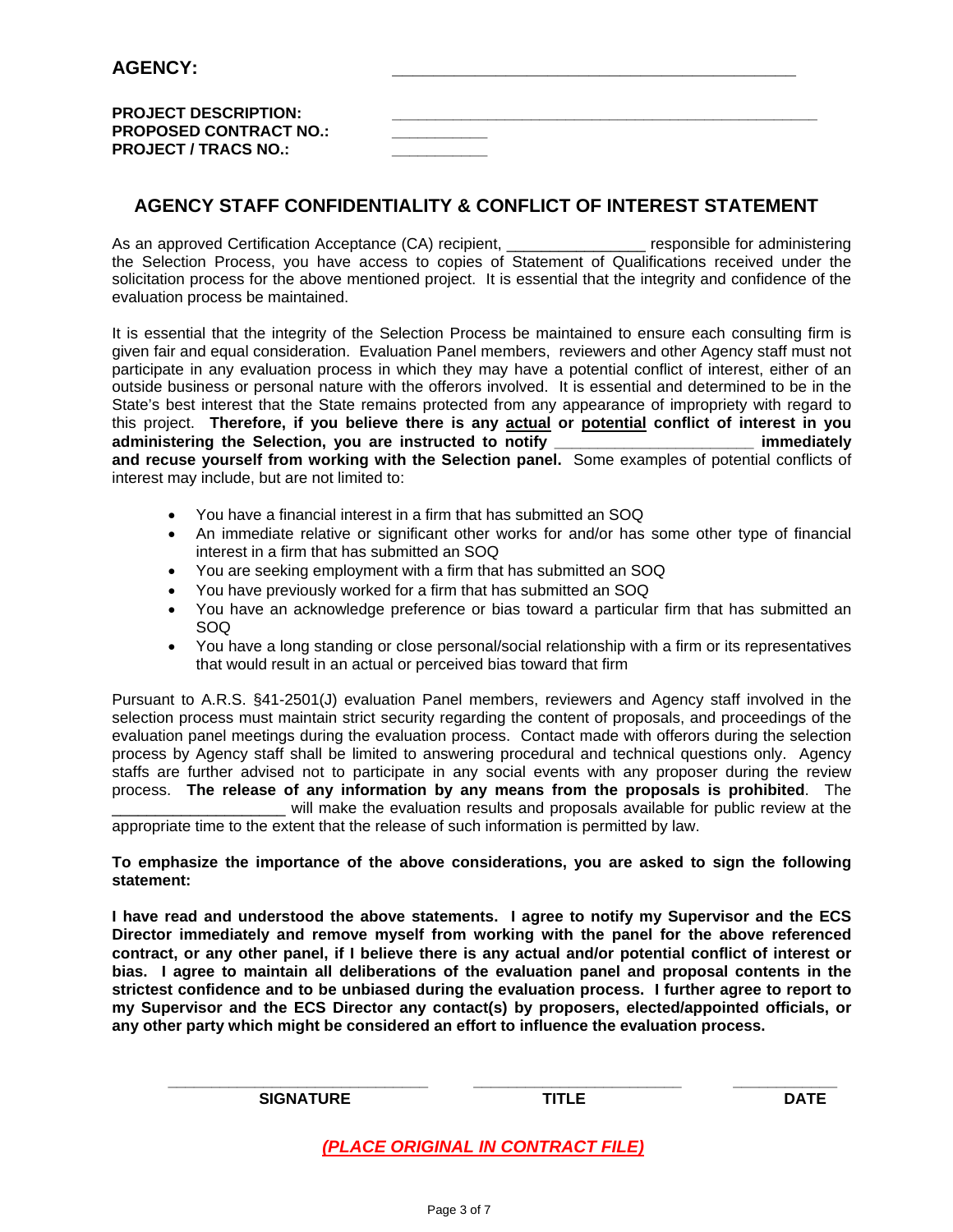**PROJECT DESCRIPTION: PROPOSED CONTRACT NO.: PROJECT / TRACS NO.:** 

## **PANEL MEMBER PARTICIPATION FORM**

Thank you for agreeing to serve as a selection panel member for the above referenced contract. \_\_\_\_\_\_\_\_\_\_\_\_\_\_\_\_ appreciates your time and commitment to the process. The consultant selection process is vital to helping ensure that ADOT select the best qualified firms to perform consulting services in a fair, ethical and consistent manner.

Serving on a selection panel is a privilege and a very important responsibility in ADOT's efforts to provide quality transportation services to the citizens of Arizona. The process is time intensive and generally involves reviewing, evaluating, scoring and commenting on the merits of proposals, attending panel meetings and in some cases, participating in interviews.

In order for the process to function effectively, it is essential that Panel members fully participate in all aspects of the selection process as outlined in the Statement of Qualification package. It is the responsibility of all individuals, particularly those who must travel to participate on a panel, to arrive on time for scheduled meetings and/or interviews, as these meeting will not be postponed for tardiness or failure to attend. Therefore, Panel members must take necessary precautions to ensure timely attendance.

\_\_\_\_\_\_\_\_\_\_\_\_\_\_\_\_ is also aware that circumstances beyond your control may prevent your full involvement. However, please be advised that, in order to be fair to proposers and the integrity of the process, if at anytime during the selection process you are unable to fully participate in any aspect of the evaluation (i.e., arriving late to meeting or interviews, missing meetings or interviews, failing to submit scores according to the schedule, etc.) your scores will be eliminated from consideration in the panel decision. Justifications (comments) for your scores are also an essential component in helping to ensure a fair selection process. Therefore, failure to complete and submit comments that justify scores as instructed shall also result in elimination of your score from the panel evaluation.

**To emphasize the importance of the above stipulations, you are asked to sign the following statement:** 

**I have read and understand the above statements related to my participation in the above referenced selection panel. I agree to fully participate in all aspects of the evaluation panel, submit scores and comments to justify my scores. I further understand that if I am unable to do so, my scores will be eliminated from consideration in the selection process.** 

 **\_\_\_\_\_\_\_\_\_\_\_\_\_\_\_\_\_\_\_\_\_\_\_\_\_\_\_\_\_\_\_\_\_ \_\_\_\_\_\_\_\_\_\_\_\_\_\_\_\_\_\_\_\_** 

**NAME** TITLE

 **\_\_\_\_\_\_\_\_\_\_\_\_\_\_\_\_\_\_\_\_\_\_\_\_\_\_\_\_\_\_\_\_\_ \_\_\_\_\_\_\_\_\_\_\_\_\_\_\_\_\_\_\_\_ SIGNATURE DATE** 

*(PLACE ORIGINAL IN CONTRACT FILE)*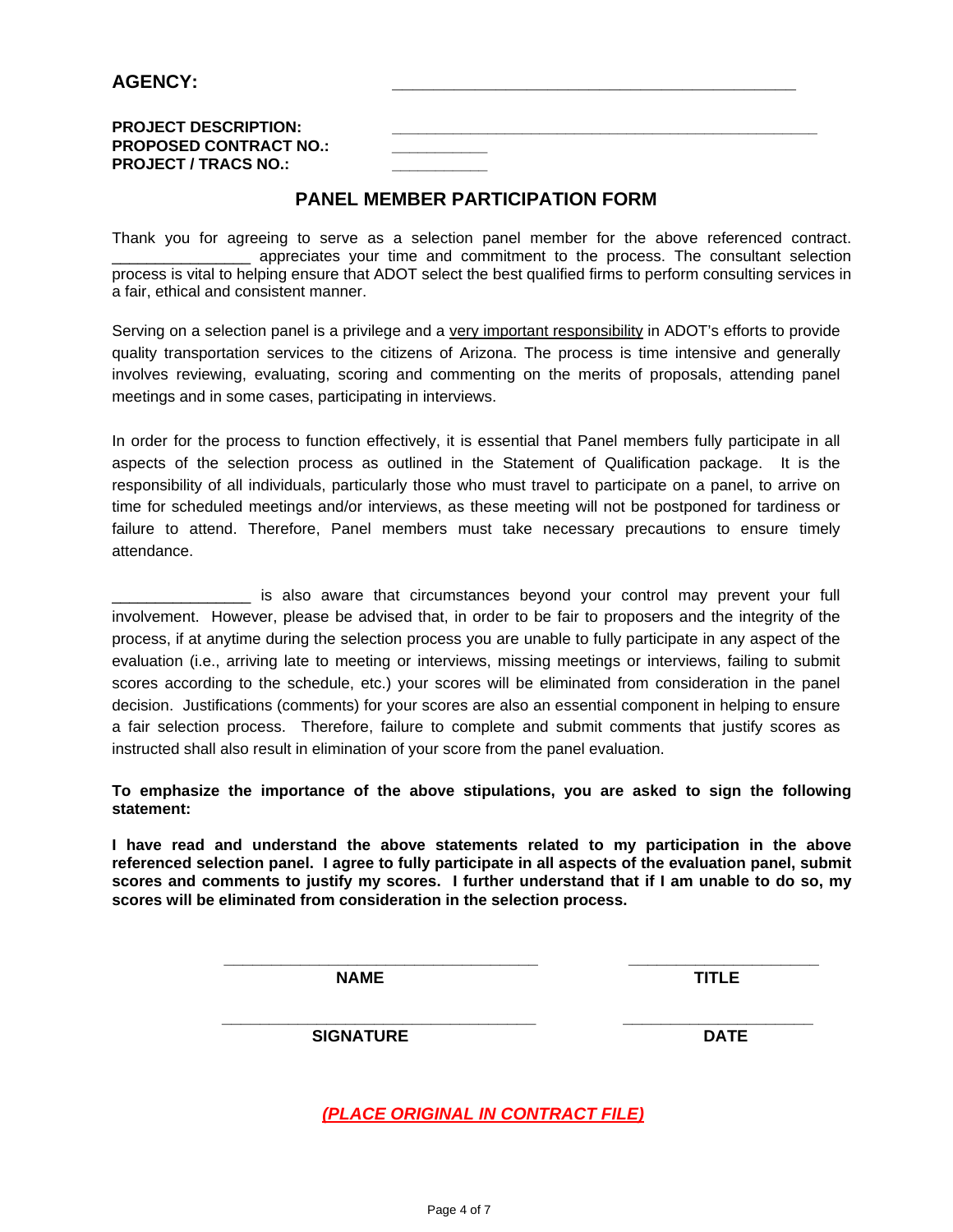**PROJECT DESCRIPTION: PROPOSED CONTRACT NO.: PROJECT / TRACS NO.:** 

## **PANEL MEMBER CONFIDENTIALITY STATEMENT**

AS AN AUTHORIZED REVIEWER OF THE SELECTION PROCESS, YOU WILL BE PROVIDED COPIES OF STATEMENT OF QUALIFICATIONS RECEIVED UNDER THE SOLICITATION PROCESS FOR THE ABOVE MENTIONED PROJECT.

IT IS ESSENTIAL THAT THE INTEGRITY AND CONFIDENCE OF THE EVALUATION PROCESS BE MAINTAINED.

EVALUATION PANEL MEMBERS AND REVIEWERS MUST NOT PARTICIPATE IN ANY EVALUATION PROCESS IN WHICH THEY MAY HAVE A POTENTIAL CONFLICT OF INTEREST, EITHER OF AN OUTSIDE BUSINESS OR PERSONAL NATURE WITH THE OFFERORS INVOLVED. IT IS ESSENTIAL AND DETERMINED TO BE IN THE STATE'S BEST INTEREST THAT THE STATE REMAINS PROTECTED FROM ANY APPEARANCE OF IMPROPRIETY WITH REGARD TO THIS PROJECT. SOME EXAMPLES OF POTENTIAL CONFLICTS OF INTEREST:

- A RELATIVE OR SIGNIFICANT OTHER WORKS FOR A CONSULTANT THAT SUBMITTED AN SOQ
- YOU HAVE PREVIOUSLY WORKED FOR A FIRM THAT HAS SUBMITTED AN SOQ WITHIN THE PAST 12 MONTHS

PURSUANT TO A.R.S. §41-2501(J) EVALUATION PANEL MEMBERS AND REVIEWERS MUST MAINTAIN STRICT SECURITY REGARDING THE CONTENT OF PROPOSALS, AND PROCEEDINGS OF THE EVALUATION PANEL MEETINGS DURING THE EVALUATION PROCESS. ONCE THE EVALUATION PROCESS HAS BEGUN, NO CONTACTS WITH ANY OFFERORS SHALL BE MADE WITHOUT PRIOR APPROVAL BY AGENCY. PANEL MEMBERS ARE ADVISED NOT TO PARTICIPATE IN ANY SOCIAL EVENTS WITH ANY PROPOSER DURING THE REVIEW PROCESS. THE RELEASE OF ANY INFORMATION BY ANY MEANS FROM THE PROPOSALS IS PROHIBITED. THE AGENCY WILL MAKE THE EVALUATION RESULTS AND PROPOSALS AVAILABLE FOR PUBLIC REVIEW AT THE APPROPRIATE TIME TO THE EXTENT THAT THE RELEASE OF SUCH INFORMATION IS PERMITTED BY LAW.

**TO EMPHASIZE THE IMPORTANCE OF THE ABOVE CONSIDERATIONS, YOU ARE ASKED TO SIGN THE FOLLOWING STATEMENT:** 

**I HAVE READ AND UNDERSTOOD THE ABOVE STATEMENTS AND THE ATTACHED GUIDELINES. I AGREE TO MAINTAIN ALL DELIBERATIONS OF THE EVALUATION PANEL AND PROPOSAL CONTENTS IN THE STRICTEST CONFIDENCE, DURING THE EVALUATION PROCESS. I WILL REPORT TO \_\_\_\_\_\_\_\_\_\_\_\_\_\_\_\_ ANY CONTACTS BY PROPOSERS, ELECTED OR APPOINTED OFFICIALS, OR ANY OTHER PARTY WHICH MIGHT BE CONSIDERED AN EFFORT TO INFLUENCE THE EVALUATION PROCESS.** 

 **\_\_\_\_\_\_\_\_\_\_\_\_\_\_\_\_\_\_\_\_\_\_\_\_\_\_\_\_\_\_\_\_\_ \_\_\_\_\_\_\_\_\_\_\_\_\_\_\_\_\_\_\_\_** 

 **\_\_\_\_\_\_\_\_\_\_\_\_\_\_\_\_\_\_\_\_\_\_\_\_\_\_\_\_\_\_\_\_\_ \_\_\_\_\_\_\_\_\_\_\_\_\_\_\_\_\_\_\_\_**

**NAME** TITLE

**SIGNATURE DATE** 

 **\_\_\_\_\_\_\_\_\_\_\_\_\_\_\_\_\_\_\_\_\_\_\_\_\_\_\_\_\_\_\_\_\_ \_\_\_\_\_\_\_\_\_\_\_\_\_\_\_\_\_\_\_\_ ORGANIZATION PHONE** 

*(PLACE ORIGINAL IN CONTRACT FILE)*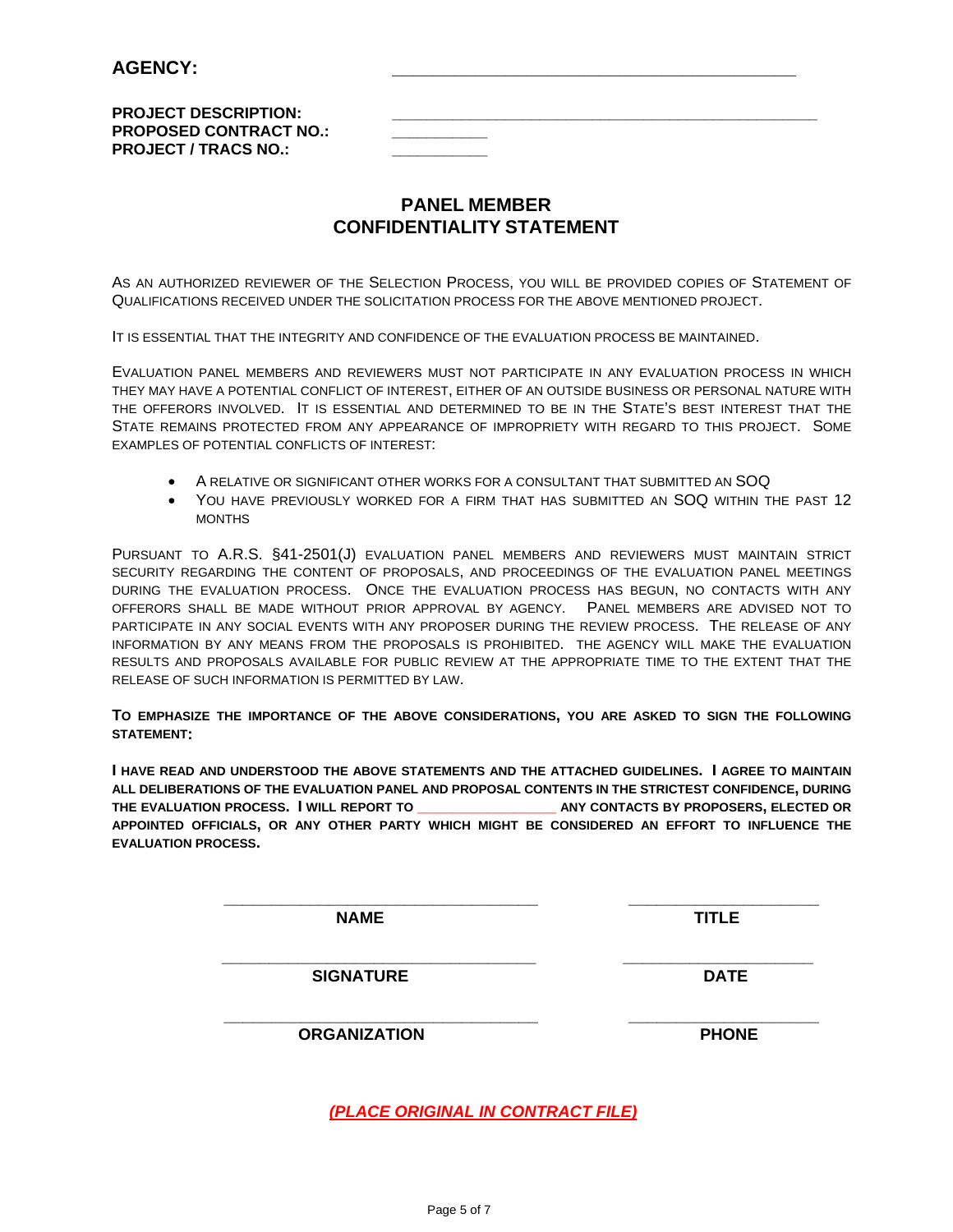## **AGENCY:**

**PROJECT DESCRIPTION: PROPOSED CONTRACT NO.: PROJECT / TRACS NO.:** 

### **OFFICE MEMO**

## **MULTIPLE SELECTIONS**

DATE:

**FILE** TO:

 $RE:$ **RANK ORDER LISTING** 

**FROM: SELECTION PANEL** 

After a careful review of the Proposals, the following firms, by a consensus of the panel membership, are recommended for further consideration:

 $\mathbb{R}^2$  $\sim$ **Panel Members: Signatures/Date Printed Names** <u> 1989 - Johann Barbara, martin a</u>  $\overline{\phantom{0}}$